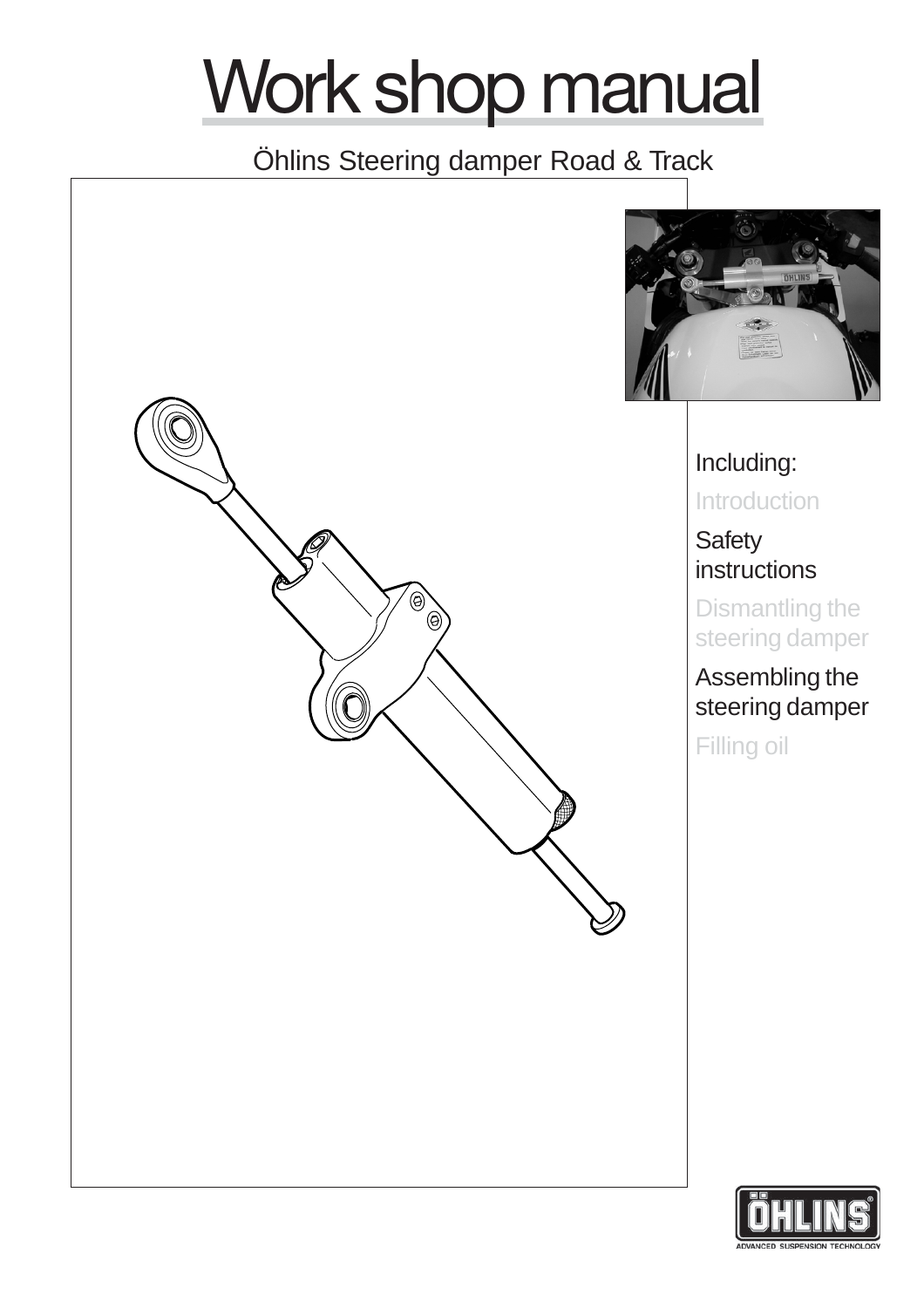## **Introduction**

All of Öhlins advanced suspension products are adapted to the make and model. This means that damping characteristics, are tested individually just for the vehicle fitted with Öhlins steering damper. When servicing be sure to use the correct spare parts.

 The information, illustrations and specifications contained in this manual are the latest product information available at the time of publication. This manual is presented to make the service of the Öhlins steering dampers as easy and as safe as possible with maximum performance out of the serviced steering damper as possible.

## **Safety signals**

Important information concerning safety is distinguished in this manual by the following notations:

The Safety alert symbol means: Caution. Your safety is involved.

#### **A WARNING!**

Failure to follow warning instructions could result in severe or fatal injury to anyone working with, inspecting or using the suspension, or to bystanders

#### CAUTION!

Caution indicates that special precautions must be taken to avoid damage to the suspension.

#### NOTE!

This indicates information that is of importance with regard to procedures

## **Before you start**

Öhlins Racing AB cannot be held responsible for any damage whatsoever to spare parts, steering damper or vehicle, or injury to persons, if the instructions for fitting and maintenance are not followed exactly. Similarly the warranty will become null and void if the instructions are not adhered to.

 Make sure you have all the necessary tools before you start working on the Öhlins steering damper.

#### **A WARNING!**

Please study and make certain that you fully understand all the workshop manual before handling this steering damper. If you have any questions regarding proper service procedures, contact an Öhlins dealer or other qualified person.

#### NOTE!

Öhlins products are subject to continual improvement and development. Consequently, although these instructions include the most up-to-date information available at the time of printing, there may be minor differences between your steering damper and this manual. Please consult your Öhlins dealer if you have any questions with regard to the contents of the manual.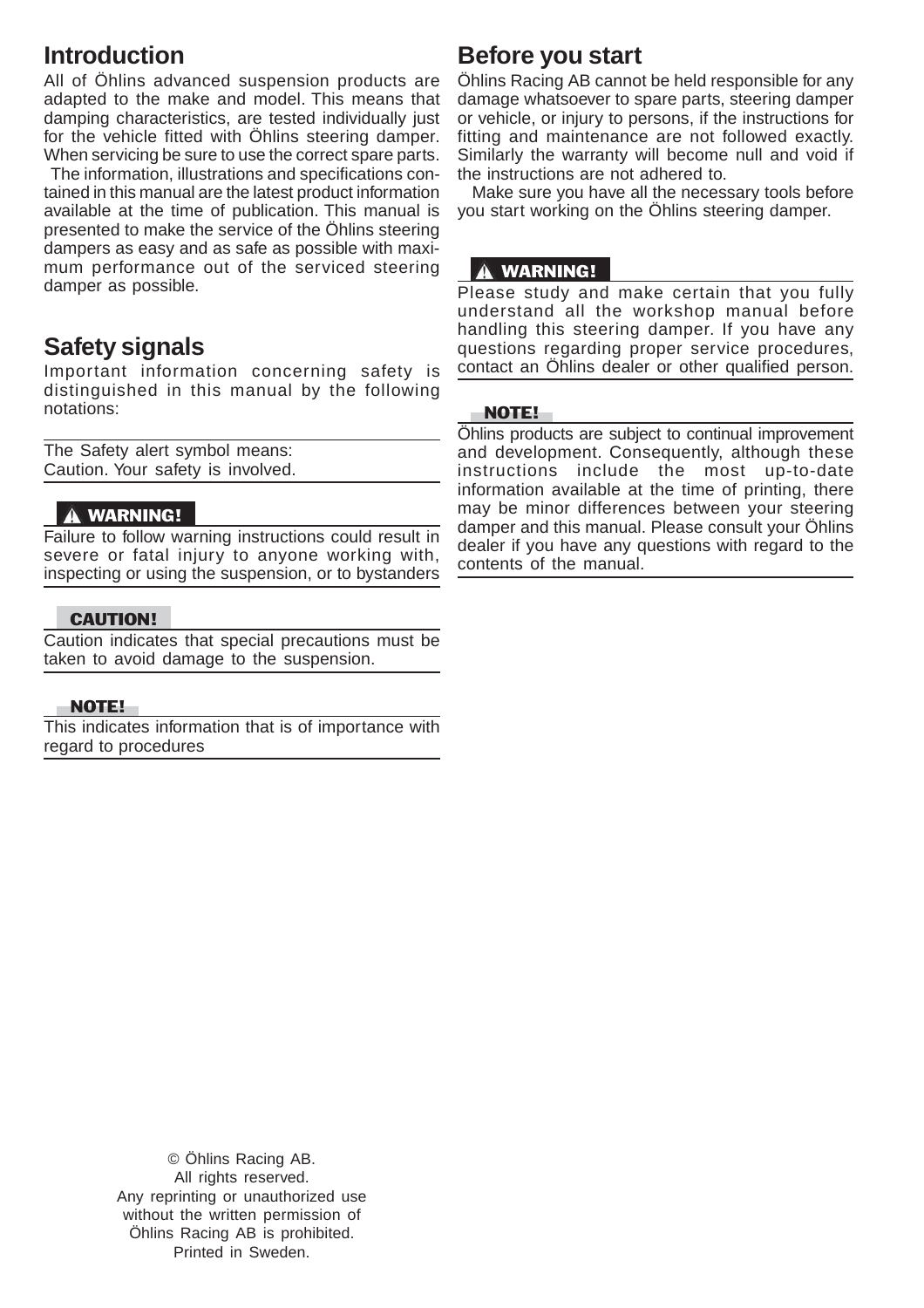#### NOTE!

Always remove the steering damper assembly from the motorcycle when servicing. Before releasing note the position of the steering damper bracket on the cylinder.

## **Opening of the steering damper and draining of the oil**

## 1

Fasten the steering damper in a vice. Use the cylinder bracket positioned 30-40 mm from the cylinder end.

## 2

Use a 6 mm Allen key to remove the reservoir cover. Lift the reservoir out by using a needle.

## 3

Push down the shaft to a stop and close the damper adjuster.

## 4

Pull the shaft rapidly upwards. The valve assembly will be pressed up and out of the reservoir. Remove it from the damper and clean it carefully.

#### NOTE!

It is advisable to hold a rag over the steering damper to avoid oil stains and to catch the valve assembly into.

## 5

Turn the damper adjuster to fully open and loosen the cylinder cover. Use tool 1709-01.

## 6

Once more push the shaft down to a stop close the damping adjuster, fill up the oil in the reservoir.

## 7

Refit the reservoir cover and pull the shaft rapidly upwards. The shaft seal will then pop out.

#### NOTE!

It is advisable to hold a rag over the steering damper to avoid oil stains.

## 8

Remove the damper from the vice. Drain the damper by moving the shaft back and forth, until the damper is out of oil, and clean the steering damper carefully externally.

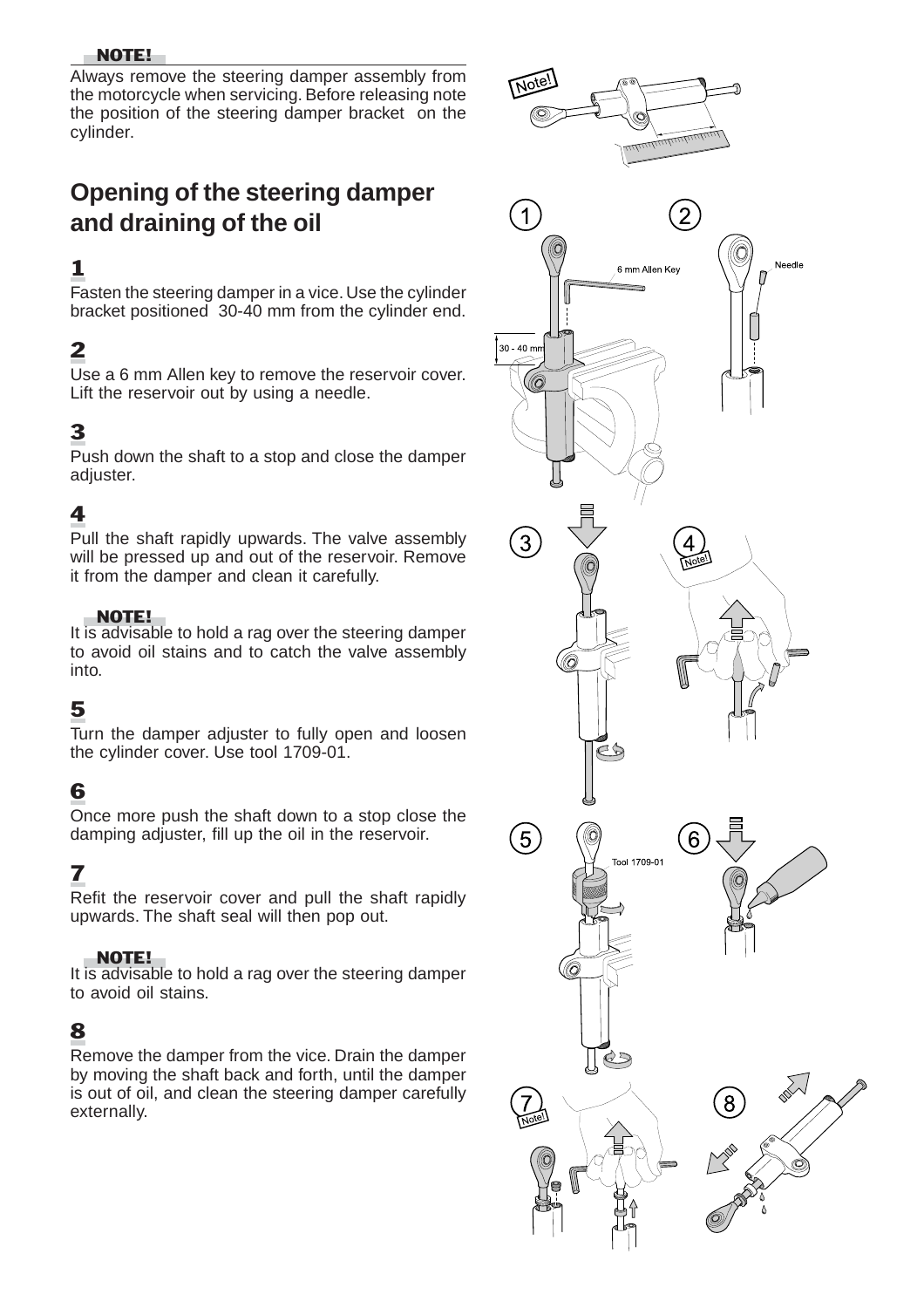## **Removing the shaft from the steering damper**

## 1

Again fasten the damper bracket in a vice with soft jaws. Remove the shaft cover.

## 2

Carefully pull the shaft with shaft seal and the bushing holder with the bushing out of the cylinder. When the shaft is pulled approximately 30 mm out the circlip can be reached.

## 3

Free the circlip by pushing the open side downwards and remove it upwards. Pull the whole shaft with the piston assembly out of the cylinder and clean it carefully.

#### NOTE!

Make sure not to damage or scratch the shaft, bushings and seals.



## **Removing the remaining seal, bushing and the adjuster**

## 1

Turn the cylinder in the vice so the adjuster side is directed upwards. Use tool 1709-01 to loosen the reservoir cover.

## 2

Push the remaining seal and bushing out. Use teflon bar 1713-01 to punch the bushing upwards.

## 3

Remove the adjuster wheel by loosening the set screw (2 mm Allen key).

## 4

Remove the needle fork with the help of a pair of pliers.

#### CAUTION!

Be careful not to drop and lose the small balls and the spring inside the needle at step number 5.

## 5

Use tool 1707-01 to unscrew the adjuster needle and lift it out of the reservoir.

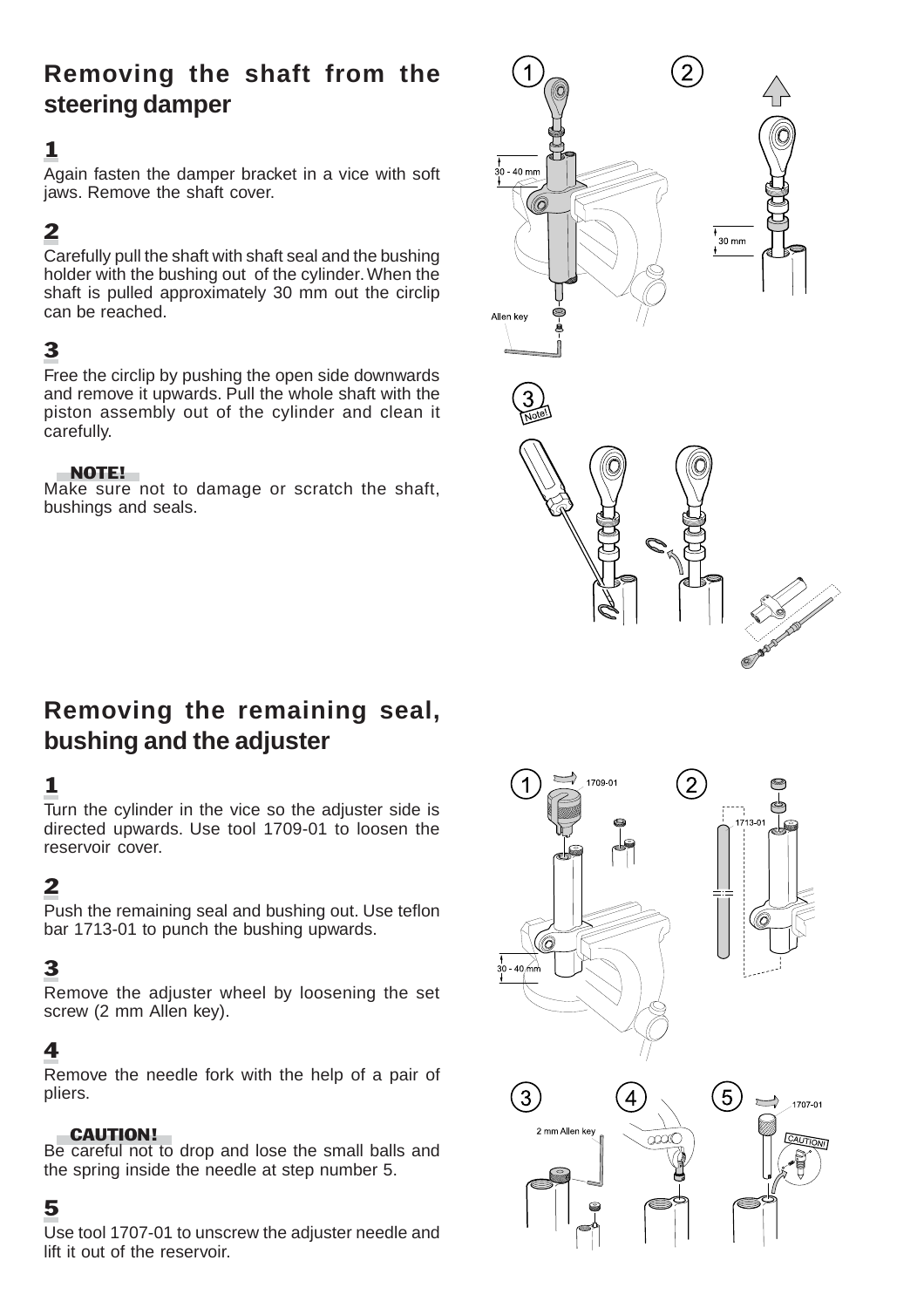## **Dismantling the piston shaft and piston**

## 1

Fasten the shaft in a vice by using soft jaws 1712-01.

## 2

Use an adjustable wrench to loosen the end eye from the shaft. Clean the threads carefully. Use a brass wire brush to remove the remains of Loctite.

## 3

Use two 13 mm keys to loosen the piston. First remove the piston from the lock nut, Then the piston from the sleeve, so the piston band is free. Pull the parts from the shaft.

#### NOTE!

Examine all the parts carefully and clean the housing carefully. We recommend replacement of following parts: Piston ring, seals, foam reservoir and ball bearings.



#### CAUTION!

The function of the one way valve (Part no. 02227- 03) must be checked. When the valve is cleaned and dried by pressurized air make sure that the small wire runs smoothly. Check with a needle that the one way function is correct. Othervise the valve must be replaced.

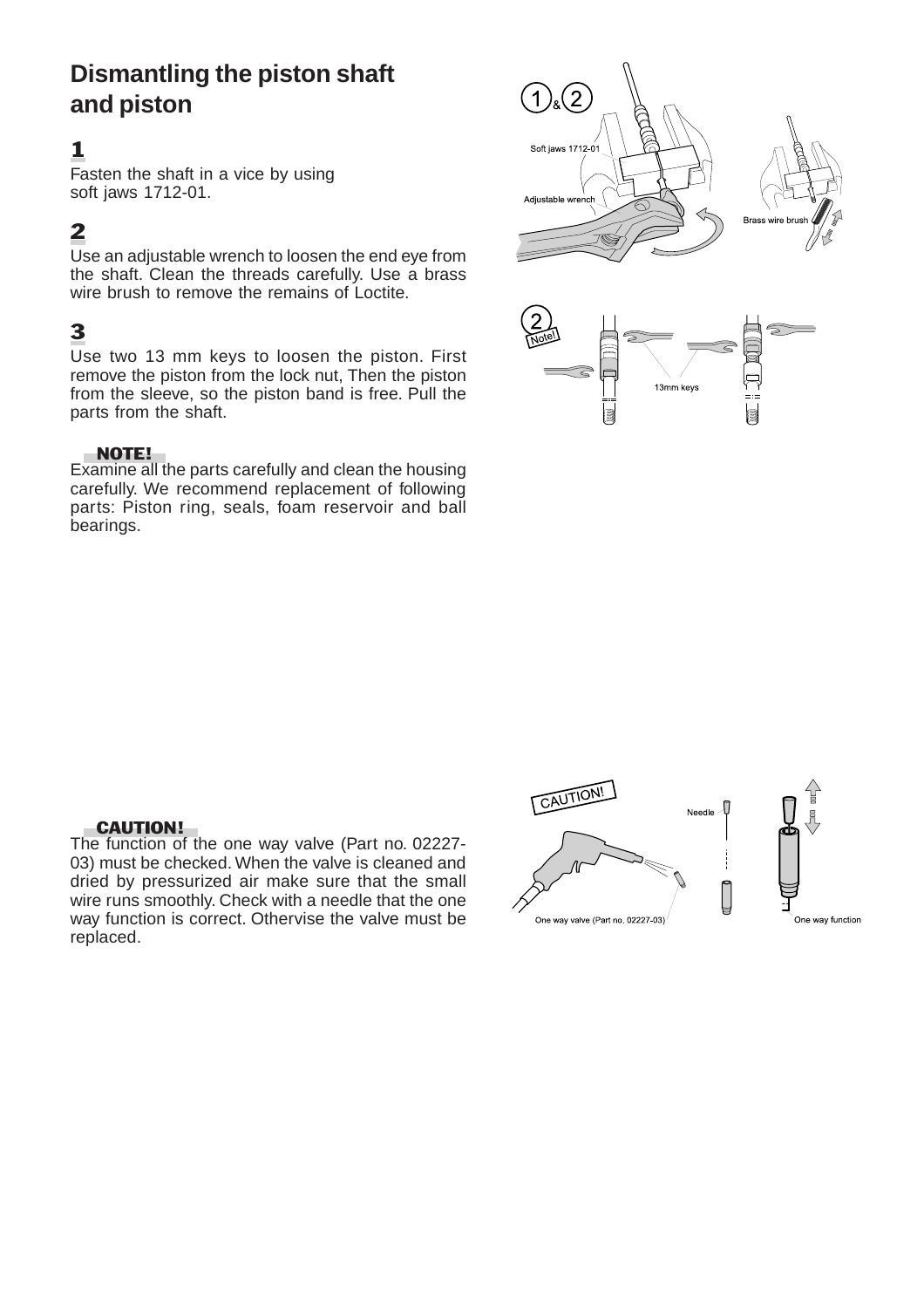# **Assembling of the steering damper**

## **- shaft**

## 1

Fasten the shaft in a vice by using soft jaws 1712- 01. Refit the piston and the piston band to the sleeve. Tighten to a torque of 10 Nm.

#### CAUTION!

Make sure that the piston band can be rotated on the piston.

## 2

Refit the lock nut to fix the piston assy to the circlip on the shaft. Tighten to a torque of 10 Nm.

## 3

Fit the bushing. The chamfered side (the circlip groove) facing the piston.

#### CAUTION!

The seal must be positioned correctly, with the deeper recess facing the bushing.

## 4

Wrap some teflon tape round the thread of the shaft, to protect the seal fram damages. Apply some red grease 146-01 to the tape and the shaft end.

## 5

Mount the seal to the shaft with a soft rotating movement.

## 6

Refit the cylinder cover to the shaft.

## 7

Refit the end eye. Apply Loctite 270 to the threads. Tighten to  $15 - 18$  Nm.

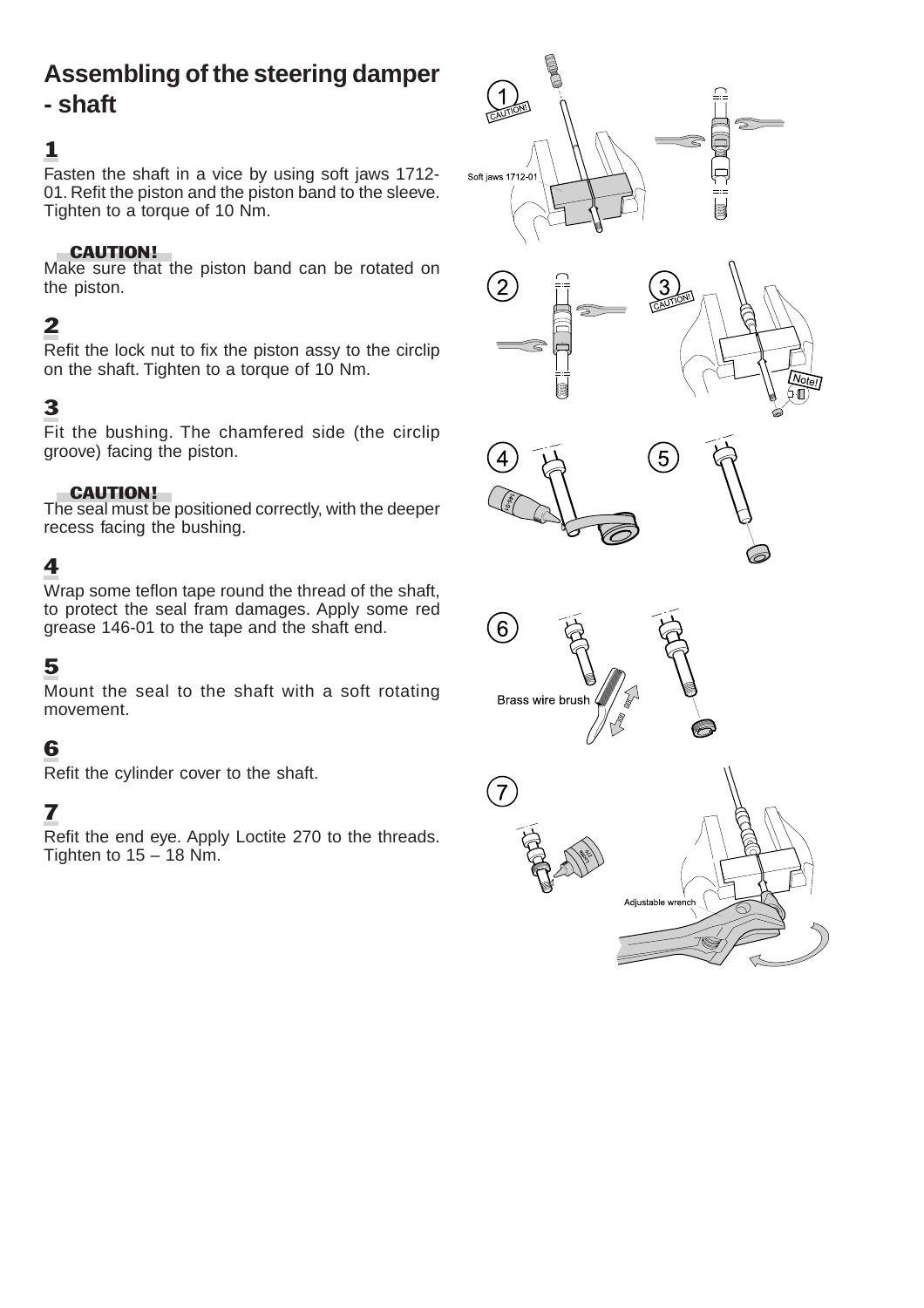## **Assembling of the steering damper – adjuster**

## 1

Fasten the cylinder in a vice. Apply some red grease to the needle and fit the spring into the needle.

## 2

Use tool 1707-01 to fit the balls. Insert the needle into the tool so the hole in the tool alignes with the hole in the needle. Push one ball into the needle, rotate the needle 180 $^{\circ}$  and push the other ball into the needle.Turn the needle  $90^{\circ}$  to keep the balls and spring in locked position.

## 3

Push the tool with the needle into the reservoir to a stop. Rotate it clockwise so the needle can be threaded into correct position. When it comes to a stop open the adjuster needle 10 clicks by turning the tool counter clockwise.

## 4

Refit the needle fork and secure it with the circlip.

## 5

Refit the adjustment wheel and lock it with the set screw.

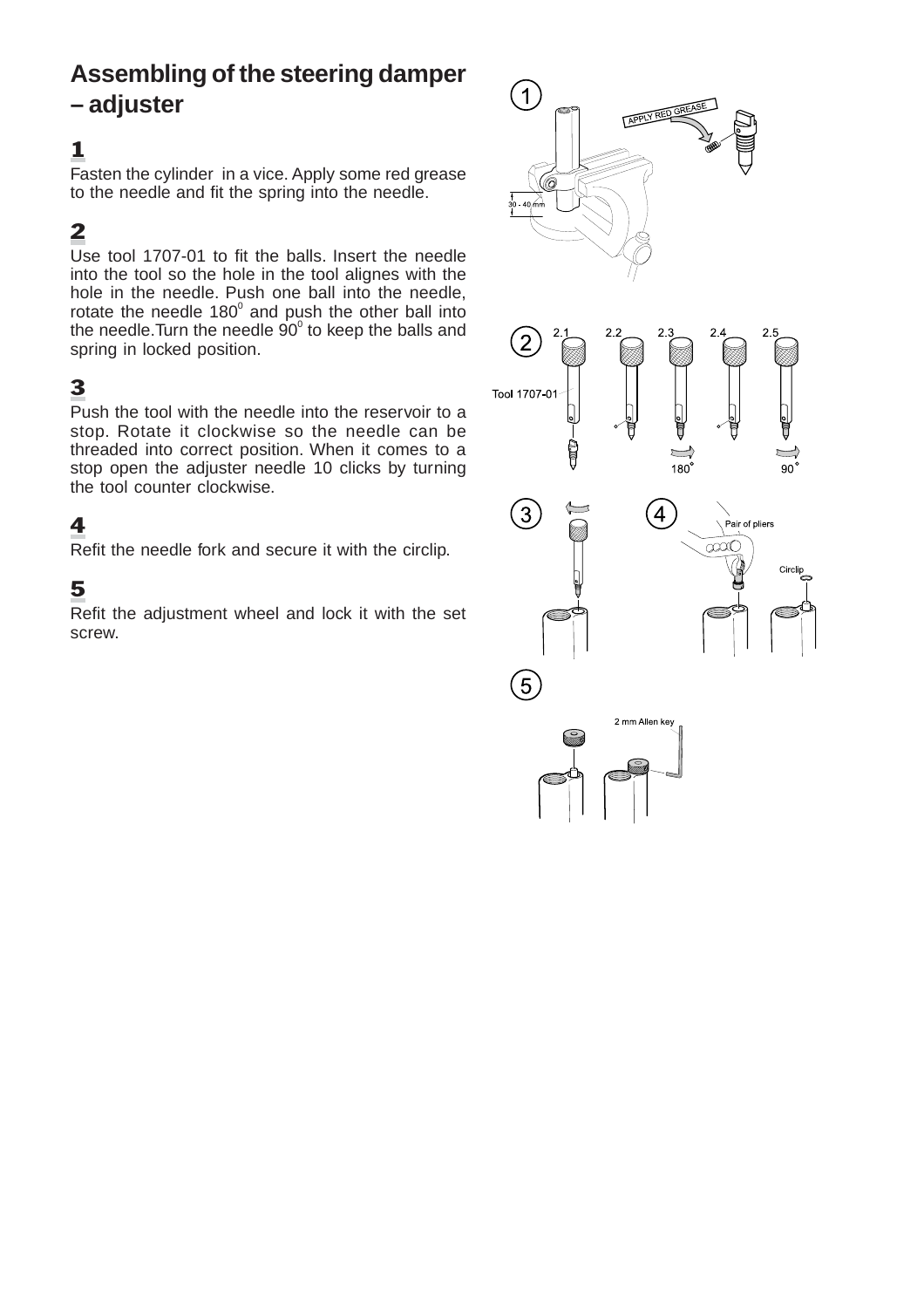## **Assembling of the steering damper – cylinder**

## 1

Fasten the cylinder vertically in a vice adjustment side up.

## 2

Refit the bushing and the seal to the adjuster side of the cylinder. Use the teflon bar 1713-01 to push them into correct position.

#### CAUTION!

Make sure that the circlip is correctly seated in the groove. The bushing must be turned the same way as on the shaft, groove in bushing and recess in the seal facing the piston!

## 3

Refit the reservoir cover. Use tool 1709-01 to tigten the cover and get the seal in correct position. Then loosen the cover, turn it down again gently with your fingers to a stop. Then turn another 90 $^{\circ}$  to fit the position.

## 4

Turn the cylinder 180 $^{\circ}$  in the vice.

## 5

Fit the shaft assembly from above. When the piston is below the circlip groove the circlip is fitted the same way it was removed.

#### CAUTION!

Make sure that the circlip is correctly seated in the groove.

## 6

Push the bushing down. Put a suitable device between the cylinder top and the seal to keep the cylinder open.

## 7

Refit the stop cover to the shaft.

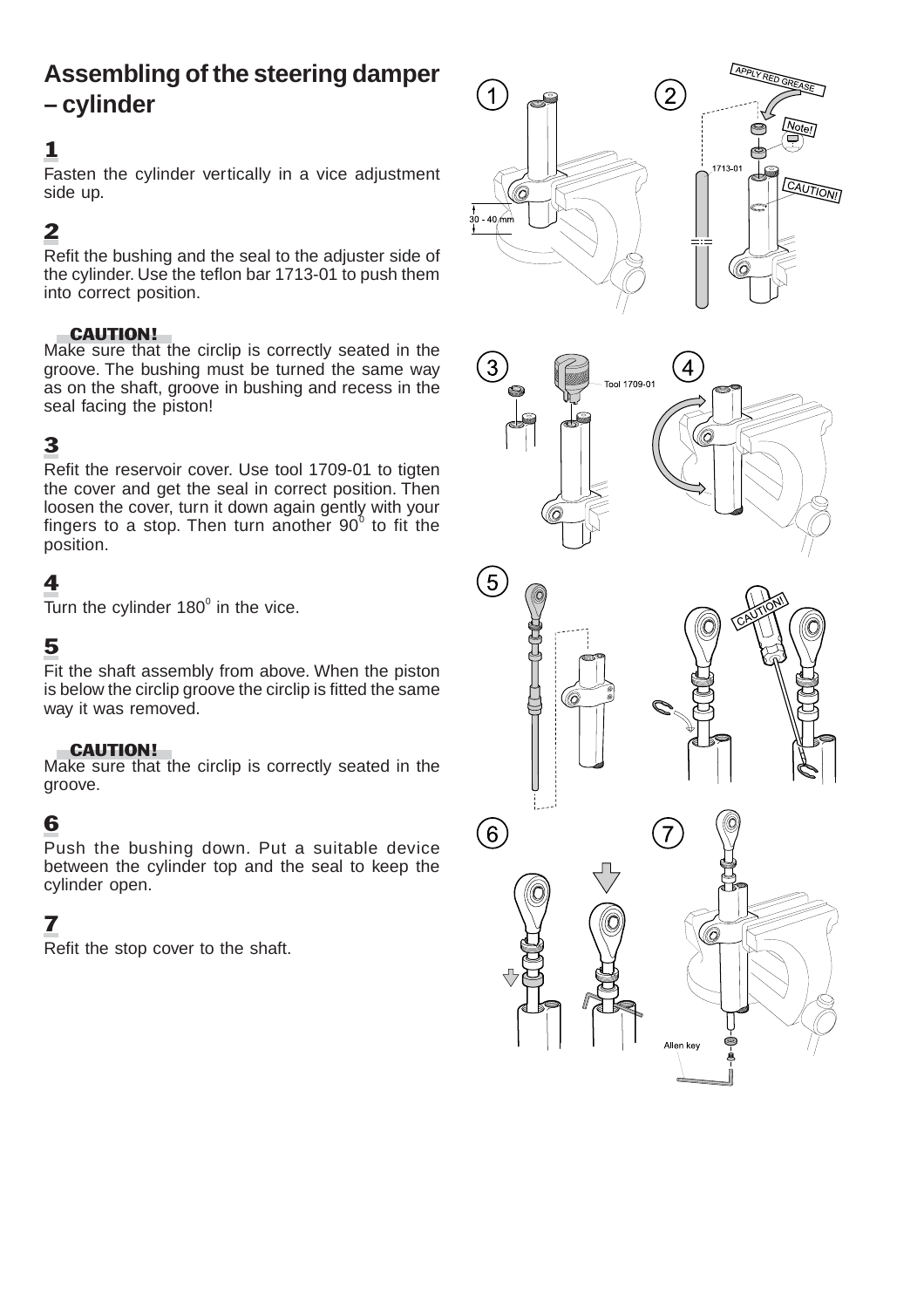## **Assembling of the steering damper – filling of oil**

#### NOTE!

We recommend the use of Oil Filling Machine 1811- 01 in combination with adapter 1820-03. However the following instructions are used when a such not is avaliable.

## 1

Use adapter 1820-03 to connect an oil supply to the reservoir of the steering damper. The connecting hose must be made from transparent plastic, so the trapped air comes visible.

## 2

Let the oil (R&T 43, Part no.1309-01) into the damper until it is filled. Push the shaft gently up and down to release the trapped air. The movement must extend over the whole stroke of the damper.

#### NOTE!

It might be necessary to hold the bushing down when moving the shaft.

## 3

Continue to push the shaft up and down, until air movement no longer is visible inside the hose.

#### NOTE!

Most of the air will be released if you let the damper wait in upright position connected to the oil supply.

## 4

When the air is released the remaining seal is fitted. Before it is pushed into the cylinder a thin plastic wire or similar should be squeezed between the seal and the shaft. This will prevent more air to be trapped under the seal.

## 5

Push the seal into the cylinder and release the pin.

## 6

Refit the cylinder cover using tool 1709-01. Tighten it hard and release ¼ turn.

## 7

Remove the oil hose and refit the one way valve. To avoid released air, the valve must be held open when it is pushed into the oil. Use a needle to hold it open.

## 8

Refit the reservoir. Fill more oil, so it reaches the top of the cylinder when the reservoir cover is refitted.